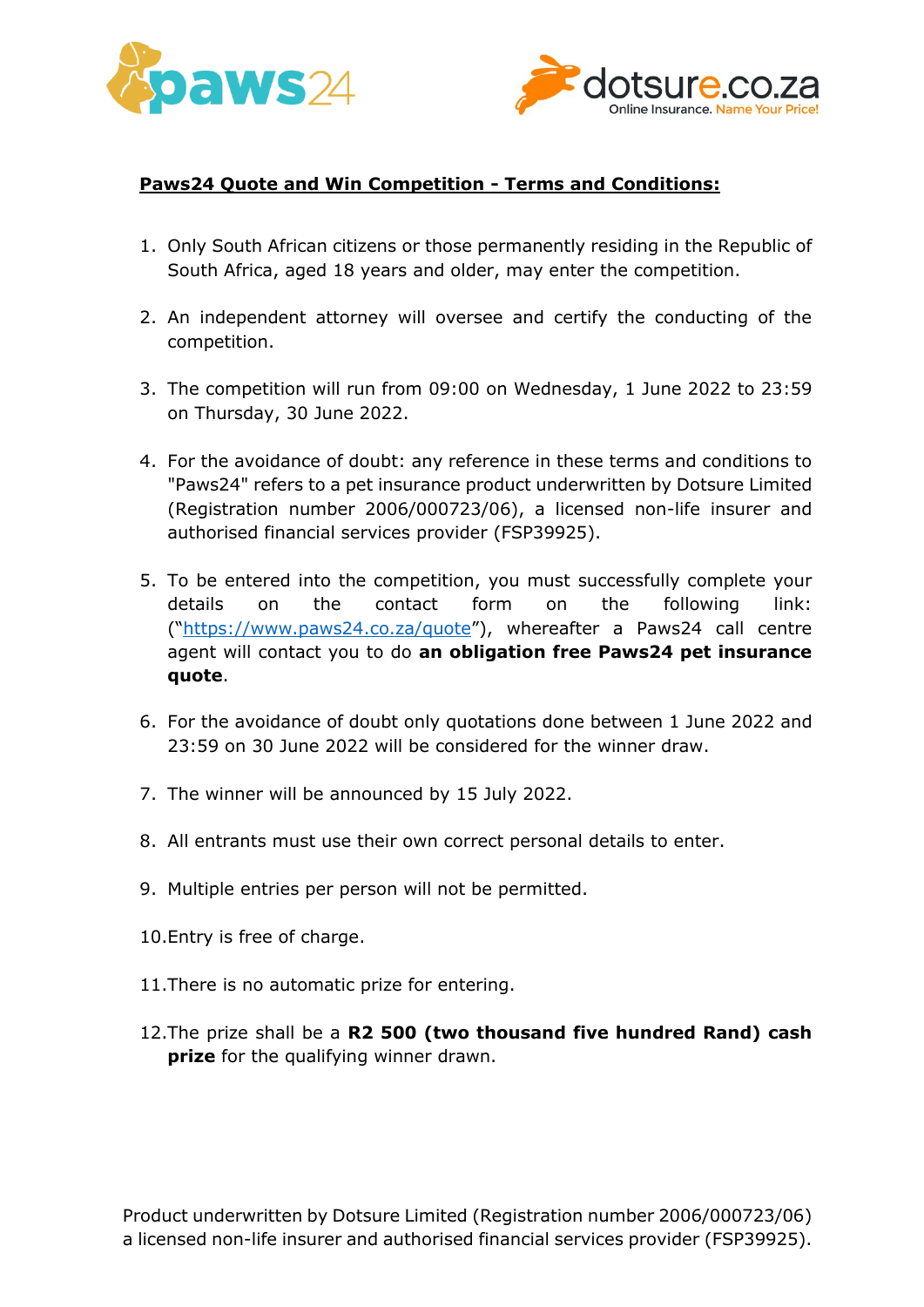



- 13.The winner will receive the prize money via EFT into the bank account provided by them, proof of such account and ID will be required. No alternative forms of payment will be considered.
- 14.The winner will be selected by means of a system generated random draw.
- 15.The winner will be required to provide proof that they own a pet by means of a photo.
- 16.The winner will be notified via an e-mail or a phone call from a Paws24 representative.
- 17.Prizes are non-transferable.
- 18.Fraudulent and duplicate entries will not be allowed and Paws24 reserves the right to disregard these entries.
- 19.We will respond to any questions or queries about the competition via email, [Nadia.sheik@dotsure.co.za.](mailto:Nadia.sheik@dotsure.co.za)
- 20.By accepting the terms and conditions, all participants hereby consent thereto that, should they be drawn as the winner, they allow Paws24 to publish their first name on the Paws24 social accounts and the monthly Paws24 newsletter. Should the winner however not want their first name published, they must inform Paws24 immediately, failing which Paws24 will proceed to publish their first name.
- **21. No employees, directors, members, consultants, partners, or agents of Dotsure Limited, Media24 (Pty) Ltd or any of its related or interrelated entities are eligible to enter this competition, nor are any of their immediate family members.**
- 22.Paws24 accepts no responsibility for any damage, loss, liabilities, injury, or disappointment incurred or suffered by you as a result of taking part in the competition. Paws24 further disclaims liability for any injury or damage to you or any other person's computer relating to or resulting from participation in or downloading any materials in connection with the competition.
- 23.Paws24 reserves the right at any time and from time to time to modify or discontinue, temporarily or permanently, this competition with or without